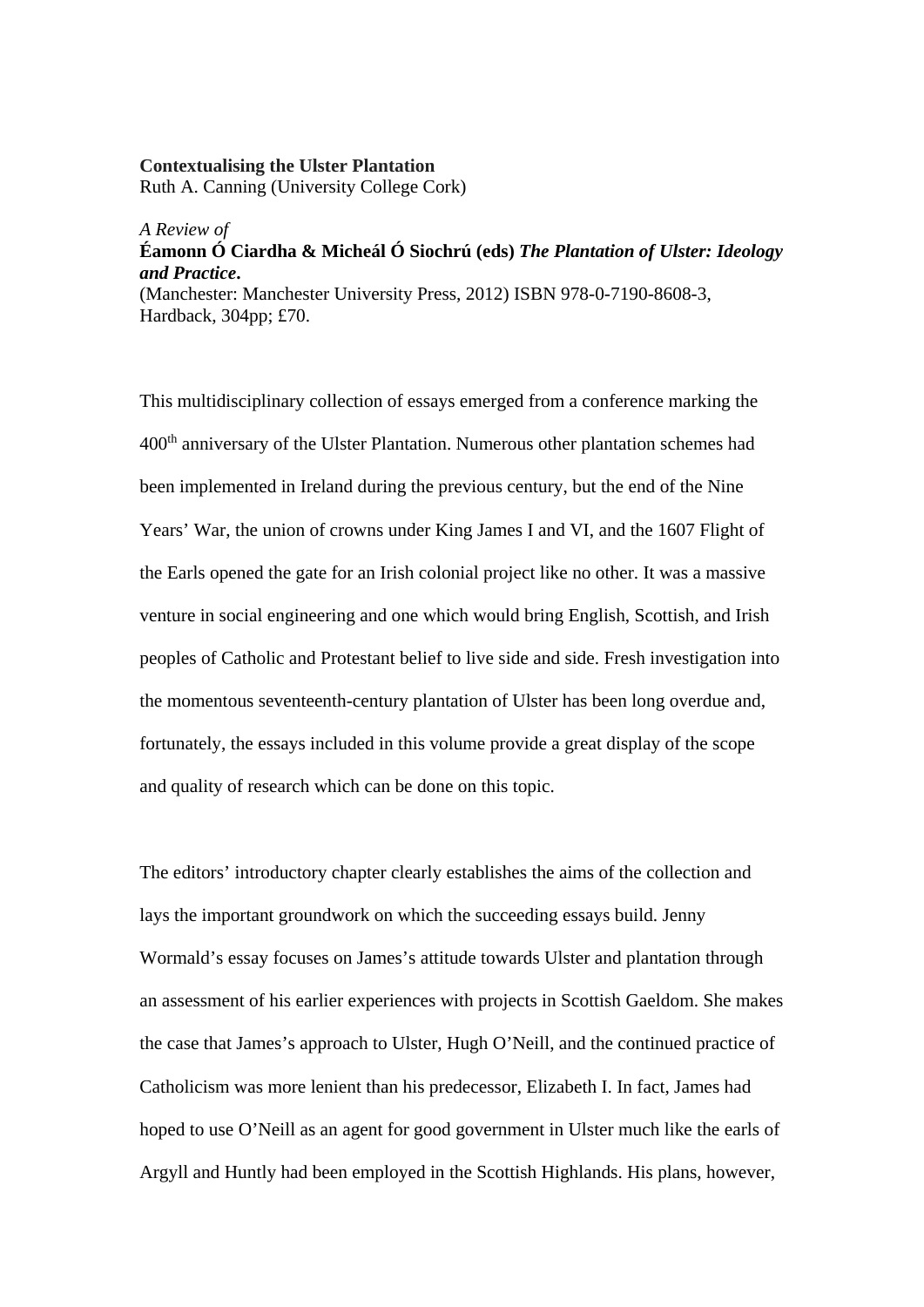were scuppered in the aftermath of the Gunpowder Plot and the Flight of the Earls, which, Wormald argues, was the unfortunate outcome of O'Neill's misinterpretation of James's intentions for Ulster and its chief lords. Martin MacGregor also uses a Scottish perspective when tackling the Stuart approach to plantation and 'civilising' the Gaelic peripheries. In doing so, he asks the intriguing question: 'if Ireland was a laboratory for empire, then it is legitimate to ask if … Gaelic Scotland was a laboratory for Ulster'.<sup>1</sup>

Phil Withington's chapter addresses the 'paradox surrounding what has been called the Elizabethan "monarchical republic"<sup>2</sup> Assessing the many components which support the concept of monarchical republic, he adds a new dimension to the discussion by investigating the corporate character of colonialism. A corporate rhetoric is evident in the plantation projects and literature discussed, and it is clear this practical consideration influenced many who were charged with designing and implementing the plantation of Ulster. It is a smooth transition from Withington's discussion of urbanity and colonialism to Ian Archer's chapter on the city of London's colonial ventures in County Londonderry. Though the corporation of London was indicted for its failure to satisfy many conditions of plantation, it was not for lack of effort, but rather the limitations of finance, manpower, and political factionalism.

Raymond Gillespie addresses ideas of success and failure in the plantation by exploring its impact on power structures in Ulster and how this shaped the identities of the various ethnic and confessional groups involved. Colin Breen's essay is an insightful archaeological investigation of plantation, and his analysis of the 'unofficial' MacDonnell plantations reveals a structured and organised settlement

1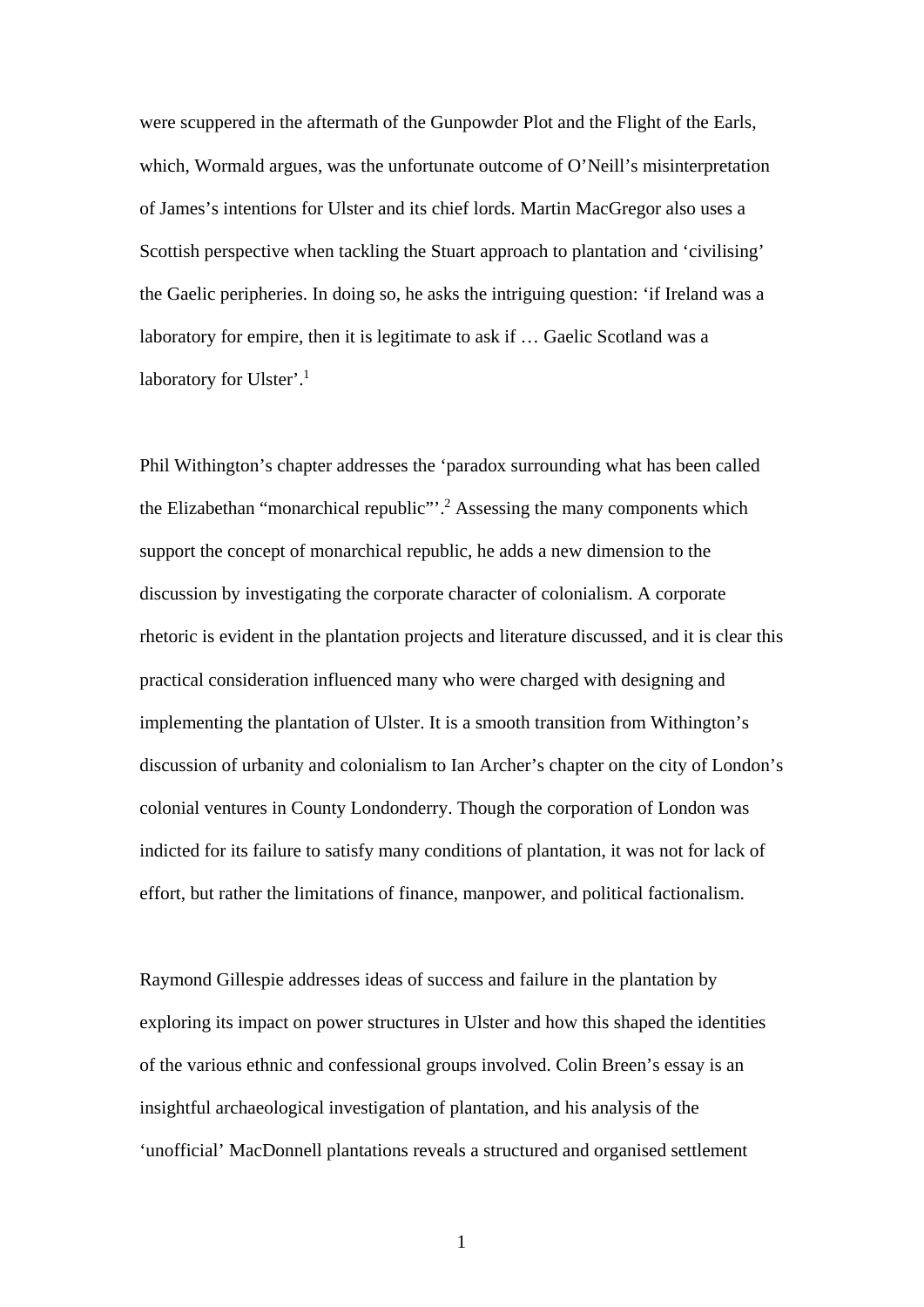scheme which offers evidence 'of a considerable level of native Irish integration and involvement'.<sup>3</sup> Focusing on how the Catholic church in Ulster was reinvigorated by continentally-educated clerics after 1609, Brian Mac Cuarta explores ecclesiastical reform efforts and how certain factors, especially poverty, shaped Ulster Catholicism in different ways than what occurred in Ireland's southern provinces.

Andrew Hadfield investigates the chicken-and-egg debate over Spenser's influence on the colonial mind, positing that Spenser, and the arguments he advanced, were actually a product of the intellectual philosophies and rhetoric fostered at English grammar schools and universities. Although Ireland is evident in so much of Spenser's work, Willy Maley explores the perplexing question of why, if so much of official records on the Jacobean period are consumed by the Ulster plantation, does Ireland feature so little in works of English literature and drama. Indeed, literary portrayals of Ireland and the Irish are largely limited to works of propaganda and images of the stereotypical stage Irishmen. Nicholas McDowell investigates the inconvenient Cromwellian opinions expressed by liberal thinker John Milton in his propagandist tract, *Observations*, and the perceived threat posed by Scottish Presbyterians.

Through analyses of Gaelic literature and letters, Marc Caball and Diarmaid Ó Doibhlin make valuable contributions by considering the plantation from the underexplored, and therefore historically underrepresented, Gaelic Irish perspective. Marc Caball's investigation of the Gaelic Irish reaction through poetry reveals a sense of upheaval and loss with the Flight of the Earls and the resultant collapse of the old Gaelic order. From the perspective of the poets, all the cherished aspects of Gaelic

2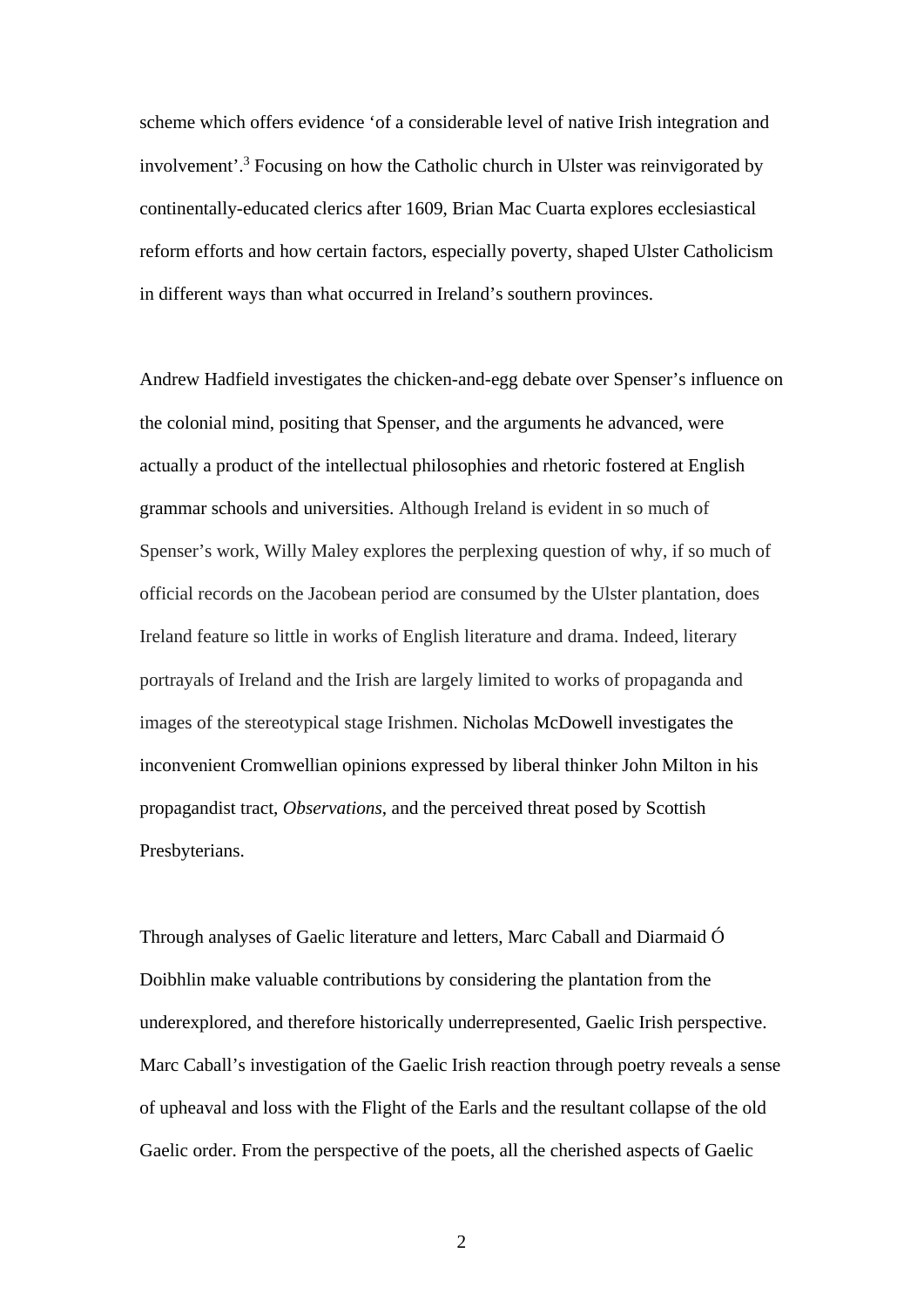culture and society – nobility, religion, sport, agricultural production, and most importantly, scholarship – had 'been usurped by arrogant arriviste interlopers of base origin from Scotland and England'.<sup>4</sup> But, as Diarmaid Ó Doibhlin proposes, in lamenting the past and continuing to produce Gaelic manuscripts at home and abroad, the Gaelic learned classes were undergoing a process of transformation which involved modernising their letters to adapt to the emerging modern world of national languages. This development was undoubtedly a crucial element in the formation of an emerging Irish Catholic national identity.

An impressive first volume for Manchester University Press's new series, *Studies in Early Modern Irish History*, Éamonn Ó Ciardha and Micheál Ó Siochrú are to be commended for editing this important collection. *The Plantation of Ulster: Ideology and Practice* makes a valuable contribution to a growing body of scholarship on the development and implementation of early modern colonial ideas and policies, but especially in terms of the implications for the English, Scottish, and Irish peoples who encountered one another through the Ulster plantation project. These essays do indeed go some way towards offering 'important redress' by 'moving away from an exclusive colonial perspective, to include the native Catholic experience' and will, no doubt, 'stimulate further research into this crucial episode in Irish and British history'.<sup>5</sup>

<u>.</u>

<sup>&</sup>lt;sup>1</sup> Martin MacGregor, 'Civilising Gaelic Scotland: the Scottish Isles and the Stuart Empire' in Éamonn Ó Ciardha and Micheál Ó Siochrú (eds.), *The Plantation of Ulster: Ideology and Practice* (Manchester, 2012), p 36.

<sup>2</sup> Phil Withington, 'Plantation and Civil Society' in Ó Ciardha and Ó Siochrú (eds.), *Plantation of Ulster*, p 56.